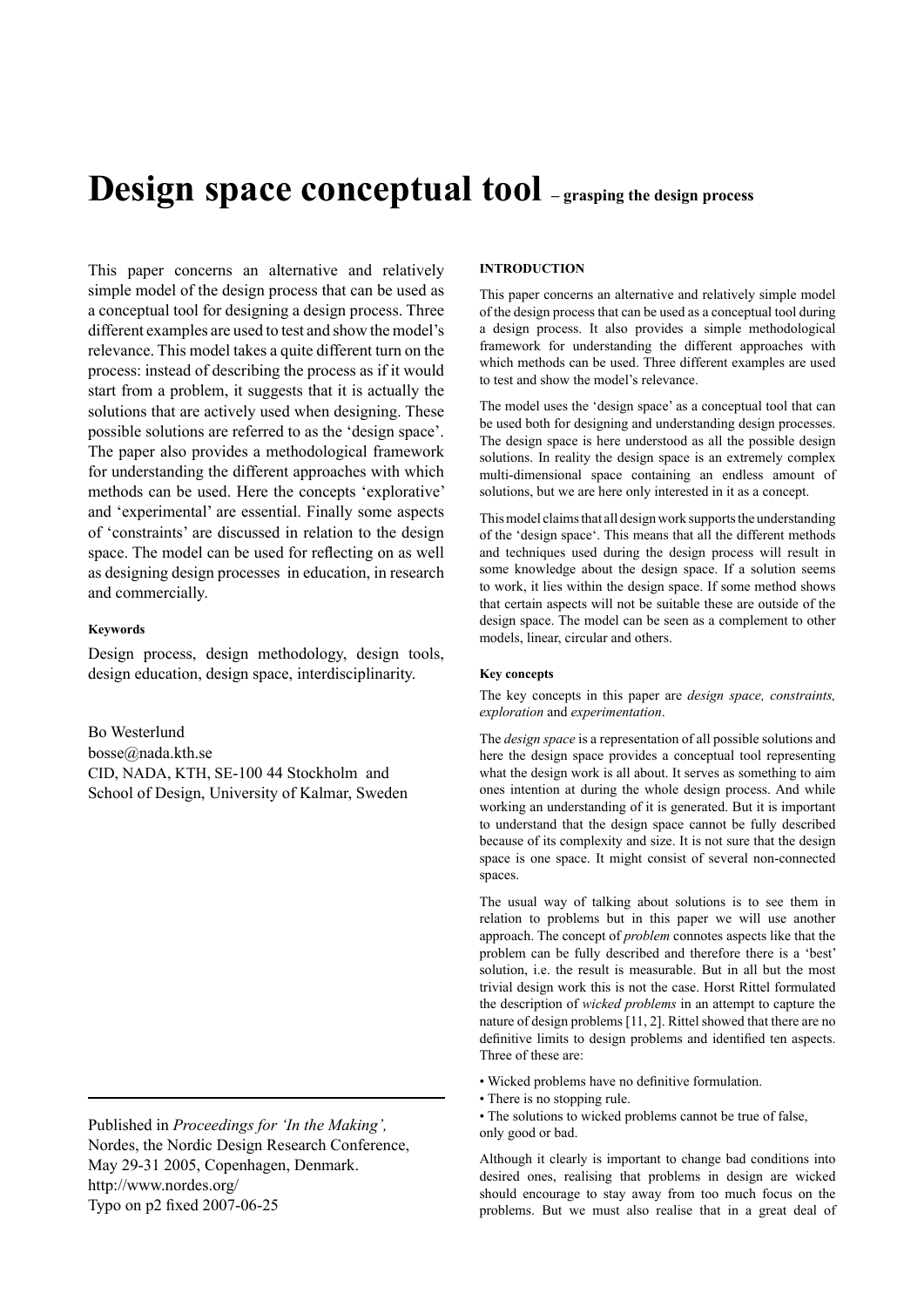design work it is not really relevant to talk about 'problems'. Possibilities may be a more relevant concept. Take the Sony Walkman as an example. It is not a solution to a problem but rather an idea that uses the technical possibilities. The Walkman is definitely regarded as meaningful and desirable by many of its users and that is probably better ways of looking at the product than as a problem solver.

Whatever aspects are most important, this paper argues that it is the artefact that does not yet exist that is in focus during the work. All these possible artefacts make the design space.

From all work done during the design process we construct knowledge and experience of the design space, i.e. the possible solutions. We learn and get experience of the design space both when finding 'stuff' that works, i.e. fit into the design space, as well as when finding 'stuff' that does not work.

*Constraints* are an important aspect of design work. They can be fixed, like those imposed by legislation. Client-imposed constraints are somewhat flexible. And designer imposed constraints are fully flexible. They "become so powerful under the designer's own command. A well chosen constraint can be very helpful [by] reducing too wide a range of options" [6]

Designers can choose to work with many different methods and techniques. Perhaps more important is that these methods can be used with different approaches. Some of the main approaches can be described as *exploratory* and *experimental*. An exploratory approach has the "emphasis on clarifying requirements and desirable features ... and where alternative possibilities for solutions are discussed" [5]. While when having an experimental approach "the emphasis is on determining the adequacy of the proposed solution" [5]. Experimenting often results in yes or no as answers. Yes, this is within the design space or not.

# **Background**

Some background that will help in understanding the paper is presented below. First a brief discussion concerning existing models of design processes. After that some aspects of methods and techniques is presented. Finally there is a short description of the author's perspective and background. This part also includes the turn encountered by Henrik Gedenryd's book *How designers work*[6].

## **Models of the design process**

There exists a great amount of different descriptions or models of the 'design process'. Some are constructed to be prescriptive, suggesting a 'better' way of working. Others are written 'from the outside' and often describe what happens. A few descriptions are constructed from within the process itself. These models help us to reflect on and teach us a great deal about design processes, since the idea with a model is to emphasize some aspects by deliberately excluding others. But many people claim that these models of the design process do not reveal what design work is really about. Bryan Lawson says:

 "We have still not fully explained that most magical of all conjuring tricks, the design process." [8]

There exists a large amount of literature in this field. Below follows only a very brief discussion of some models of the design process.

Common for most descriptions are that they start with a problem that then is researched or analysed regarding the needs users or companies may have. The requirements are usually defined before generating and choosing ideas. Finally it is time to test

that the suggestion works. This *linear* model is often described as the waterfall model.

Some people find that this is unlikely that you would generate a good enough solution with only one try and propose a circular model often consisting of the same distinct stages, requirements, design, test and evaluation but this loop is gone through several times. Each time the proposal gets more suitable. This suggests that the model can be described as *iterative* or a *circular* or *spiral* shaped model.

These models often suggest that work is done on only one idea, which is developed over time. Some models recognize that there at times can exist several different ideas that the designer considers. This group of models can be seen as *funnel* shaped models. From several ideas one is chosen. This idea is then expanded into several new ones. These newer ideas are thereafter contracted down into one, etc.

## **Methods and techniques**

The models describe the overall process of design work and identify different phases where specific aspects of the work is done, such as 'understand the problem', 'gather information', 'analyze information', 'synthesize', 'wait for the creative leap', 'work out solution', etc. [11]. In these phases methods and techniques are the important tools used for understanding situations, users, activities etc. Often different tools and techniques are suggested for the different phases. This emphasizes the rigidity of the models even more.

The same method or technique can be used with different approaches. Qualitative and quantitative approaches are such distinctions.

# **The turn**

The author, who has a background as an industrial design consultant was often in a situation where he had to describe to a client how an assignment would be carried out. Most clients felt assured by linear descriptions while circular ones seemed to make them nervous. They imagined the costs growing for every new lap and no end in sight.

When the author later tried to teach students about the design processes he had difficulty relating the models to his own experience.

"... these methods ... do not work as prescriptions - people don't use them... On the other hand they are also inadequate as descriptions..." [6]

He was careful to describe them as models. It was not until reading Henrik Gedenryd's *How designers think* [6] that the models and experience started to resemble one another. Gedenryd also claims that the different aspects of design in action are not possible to separate from each other in reality. Instead the design work should be considered as an inquiry. And he also proposes that design can be seen as working 'backward' from the future situation of use. This triggered the idea of using the design space as a conceptual tool for understanding the design work.

# **Examples**

This part of the paper discusses the design space model in relation to real activities in order to investigate if it seems to work or not. Here three different design processes will be used and described with the help of this model.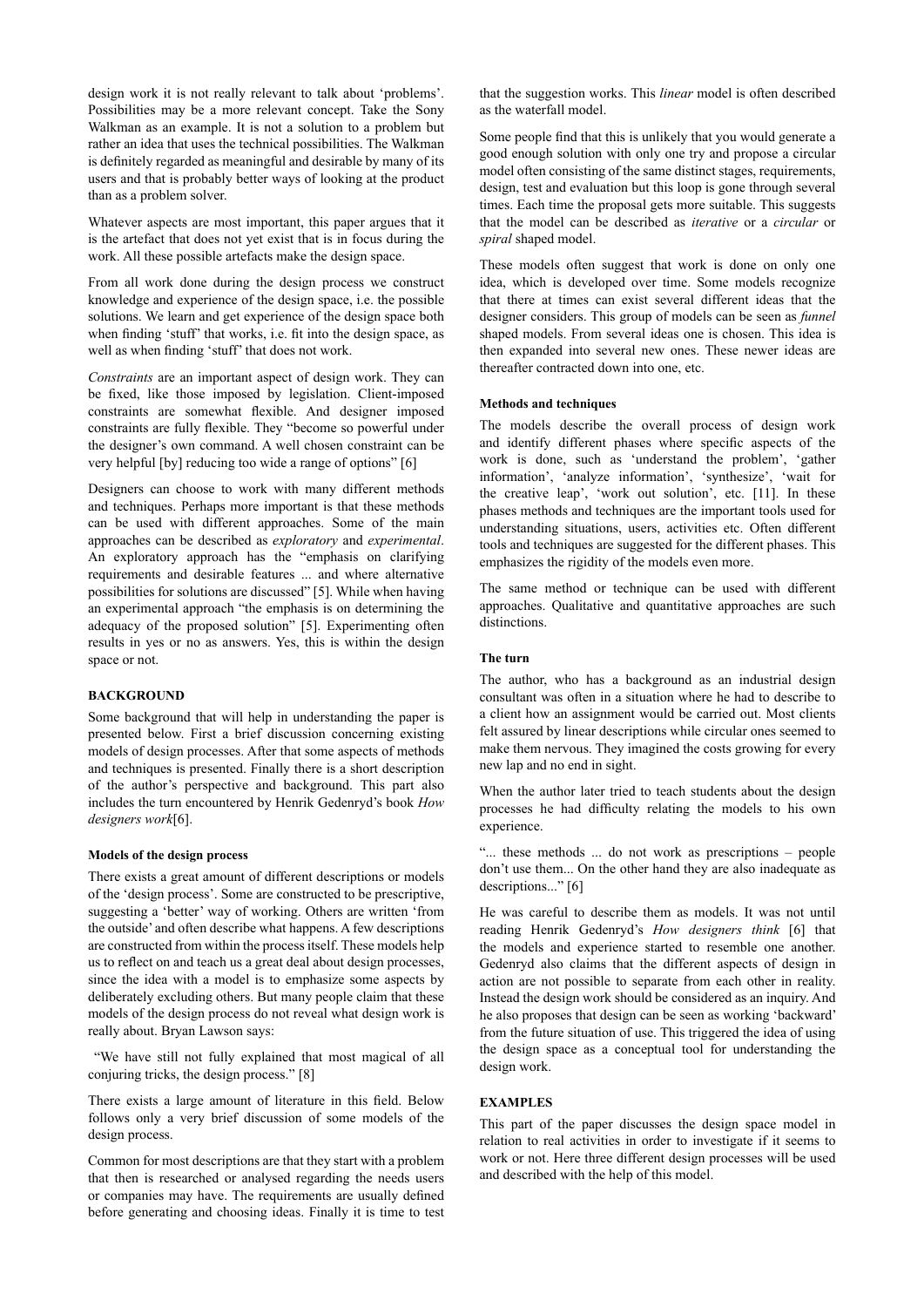Three examples have been chosen from different fields; research, commercial and education. The examples are the research project interLiving, a project done by IDEO that was shown on TV and the Convivio summer school 2004 in Split.

In one case, the summer school, the model was used to guide the actual work done. The design process was deliberately guided by the use of the model. This was an experiment: should the design space conceptual tool work or not? In the other two cases the model has been applied afterwards and been used to reflect on the process.

## **interLiving**

The EU-funded interLiving project was carried out during three years 2000-2003 [7]. Here only some activities and aspects relevant for this paper will be presented. One of interLiving's objectives was to develop artefacts that use information and communication technology to facilitate intergenerational communication within families. A multidisciplinary team of researchers used a cooperative design approach and worked together with several families throughout the whole project.

## *Design space*

At the start of the project there was no explicit need, desire or problem that was to be addressed. Nor was there any specific technology that was preferred. Compared to most projects this must be regarded as extremely open, i.e. very little was known about the design space. To support that the multidisciplinary team would get a shared view of the design space most work in the field was conducted with researchers from different backgrounds working together.

#### *Explore and experiment*

The researchers used many different methods and techniques with the aim to understand the family members' needs and desires i.e. an understanding of the design space. In the beginning of the project most activities conducted had an explorative approach. Like the self-documentation probekits that the families completed (figure 1). The activities also

included workshops, interviews, video-diaries, prototypes, etc.. The final prototyping work had more of an experimental approach in order to distinguish specific features.

#### *Constraints*

After these initial understandings the researchers decides to prototype a few of the ideas. This was as in most design work an optimistic approach, to constrain the options and proceed by experimenting with some ideas. These experiments resulted in a better understanding of the boundaries of the design space.

# **IDEO-ABC**

ABC News Nightline (February 9, 1999) [1] broadcasted a story called "The Deep Dive" showing the design of a new shopping cart. The design work was done in five days by the design consultancy IDEO. It was presented during the 20 minutes long TV programme which will be used to reflect and test the design space model on. We must all be aware of the fact that the broadcasted story is a representation, a narration, of what the reporter experienced and the cameras recorded.

The story showed a multidisciplinary group of people working together. Several different methods were used both in the design studio and out in the field. The participants were often gathered all together discussing and brainstorming ideas.

## *Design space*

The awareness of the design space was large during the process. The final product, in this case a redesigned shopping cart, was often referred to in the conversations.

# *Exploration and experimentation*

The designers went out in the field, observed and talked to 'the real experts' i.e. the users and other stakeholders to explore the shopping carts design space. When they all came back to the studio they shared their experiences. In the brainstorming session that followed the group generated many different ideas on the topic of shopping carts. This can be described as a exploration of the design space. The voting that followed was a

*Figure 1. A communication probe kit used in interLiving to understand the participating families' needs and desires.* 

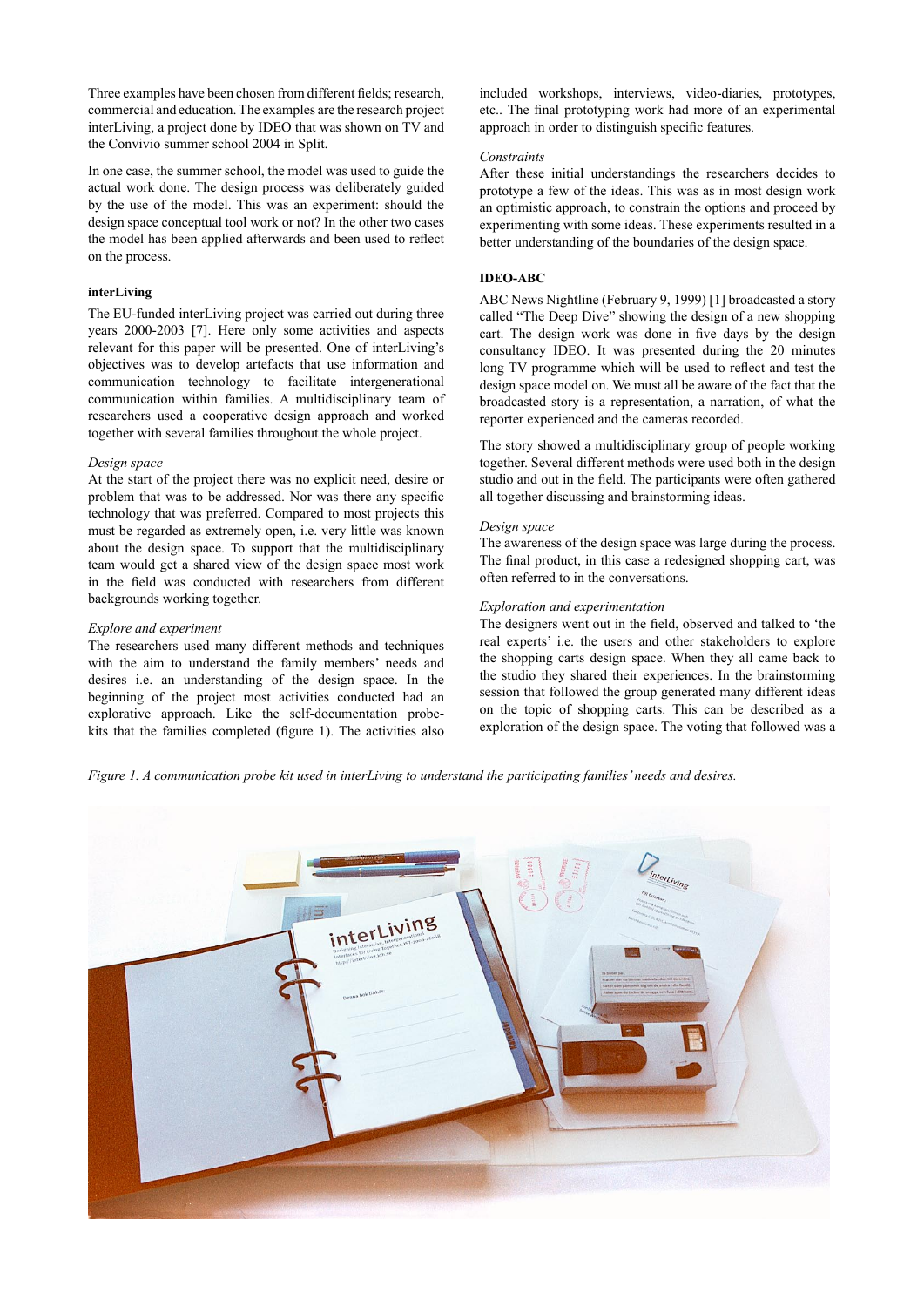way to describe the boundaries of the design space more precise, i.e. pointing out the most interesting areas.

Prototypes were built which can be seen as experiments. The group wanted to experience which of the ideas that would seem to work or not.

# *Constraints*

Several explicit constraints were present right from the beginning. There was a time constraint; the work had to be finished in five days and the cart should not cost more than current ones.

After a couple of days of work a group of seniors forced the design group to split into four smaller groups and work on specific aspects in order to be ready on time. I.e. the time left constrained the amount of alternatives that could be explored.

The existing carts were not used as a constraint in the sense that not only the functions that were present in the existing carts were redesigned in the new one. (See figure 2) The functionality was altered in several ways. One of them was that the customer himself did the price scanning thus moving some of the then current functions of the cahier to the cart. This shows that the focus of the work was not on the existing cart but more on the future situation of use.

## **Convivio summer school in Split**

The third international interaction design summer school was organized by Convivio, the Network of People-Centered Design of Interactive Systems [3]. It took place in Split, Croatia late summer 2004. The school lasted for two weeks and had nearly 50 participants. They were PhD and Master students mostly from EU countries and the Balkan but there were also participants from the Americas and Asia. In the afternoons the students worked in one of four ateliers. The ateliers all had different focus that was set by the four atelier leaders. The author was one of the four atelier leaders and wanted to test the design space conceptual tool in a prescriptive way with students.

# *The atelier work*

Focus in this description of the atelier work will be constrained to some aspects and parts relevant to the paper's topic and the actual work done will only briefly be described.

The title provided for the atelier was: "Cooperative design, and conscious reflection on the design process". And the abstract presented was: "The idea behind this atelier is that the group together with other people in Split will use a mixture of methods to describe a design space and propose one or more designs to exemplify that space. Besides this work we will reflect and discuss the design process in order to learn more about possible ways to conduct design work."

# *Constraints*

'Communities in Transition' was the theme and there were three sub themes used as initial constraints: Sustainable Tourism Reinventing Hospitality Enhancement of Identities

The suggested designs should be regarded as meaningful by the people going to Split, living in Split and also those participating in the summer school. The work should be seen as mapping the design space with the help of various methods for exploration and for experimentation.

The time constraint meant that the group in two weeks time had to demonstrate at least one concept that complied with at least one of the themes and was meaningful to the stakeholders.

# *Exploring and experimenting.*

A participatory design, explorative approach was chosen and the students went out talking to tourists and locals, observing actions, taking photos of places and collecting artefacts. These different ways of more or less randomly exploring gave an initial understanding of the design space.

The ideas and observations were presented and representations were put on the wall. Thereafter the group generated twice

*Figure 2. A prototype for a new shopping cart designed by IDEO. The new shopping cart concept considered issues such as maneuverability, shopping behavior, child safety and cost of maintenance. It has removable plastic baskets to increase shopper flexibility and to minimize theft. The prototype was designed in five days by a multidisciplinary team through brainstorming, research, prototyping, and gathering user feedback.*

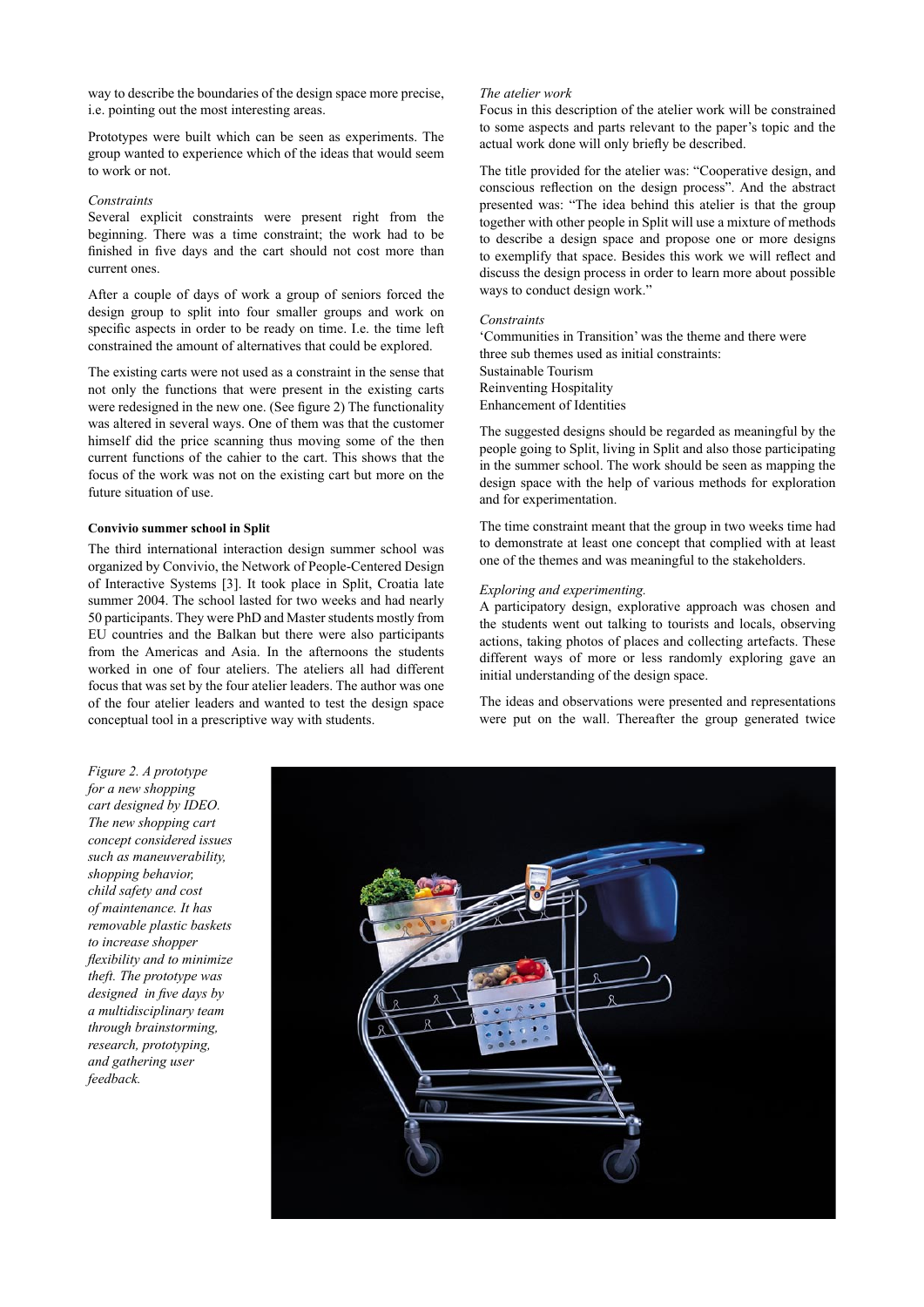as many ideas and voted for the ones that seemed to have a potential to be developed into something interesting. Similar ideas were later clustered together into groups and later the ideas were transformed into broader concepts: 'Sensations', 'Changing places' and 'KeySpots'. There were many ideas that we thought would fit into the design space but the further work was constrained to these concepts.

When discussing these aspects of the ideas the thoughts on how the interaction would work sometimes was very detailed. For example discussing misuse: " ... then somebody would just write dirty words all over the 'e-board' and the next person would be discouraged to start using it." When doing these kinds of 'tests' you basically jump into the future situation of use, i.e. focus on the design space. You situate the idea into the future and test it by fantasizing about how the future users would make meaning out of it.

One of the initial ideas felt clear enough to be presented already, i.e. was in the design space. Several of the others seemed to converge into a story-driven presentation. But there were many unexplored aspects of the other concepts.

Since this was a school and not a real design assignment the group's 'product' was the final presentation and it had to be designed to work in this context. A video seemed like an appropriate idea. But before the video could be made the ideas had to be developed both explorative and experimental.

The group developed, built and distributed prototypes both for testing (experimenting) and for collecting stories for another idea (exploring). They also made flyers that encouraged people to write stories directly on the flyers or via SMS or e-mail. The flyers were spread in the city and the other prototypes were put at locations in the city were they could be observed. (Figure 3) Later when the results of the prototyping and testing in the city were presented the design suggestions seemed to work well, i.e. fit into the design space.

# *Presenting the design space*

The result of the atelier work was presented as a short video. It showed how two people, one local and one tourist, would use the four product ideas that had been developed. I.e. they showed four different designs that were examples within the design space.

After showing the video the design process, i.e. how the work had been conducted, was presented. Since the group had used the design space as a conceptual tool when designing the process it seemed natural to use that as a representation even in the presentation. The illustrations, that were drawn by a member of the group, are shown in figures 4–7. They illustrate how the understanding of the design space increased while exploring and experimenting with different methods over the two weeks.

## **Reflection**

This part of the paper reflects on how the model proposed in the introduction could be used to describe the three examples presented above.

## **Applying models**

If one would apply almost any model of a design process on the descriptions of the three project/cases above it would be possible to make reasonable descriptions and claim that 'it was a typical waterfall process' or 'hermeneutical' or 'fluctuating between expanding and contracting'. That is what is so great with models, they emphasize some aspects and ignore others without ever revealing the whole picture. The objective of this paper is not to prove that the 'design space conceptual toolmodel' is superior to other models. One aim is to show how the model can be used when describing processes seen in the rear-view mirror.

Another, perhaps more interesting, aim is to show that 'the design space model' actually worked to guide and inform the actual work done in the Convivio summer school workshop. I.e. that the model can be used to design design processes.



*Figure 3. One of the prototypes for the e-board being tested by tourists in the city of Split.*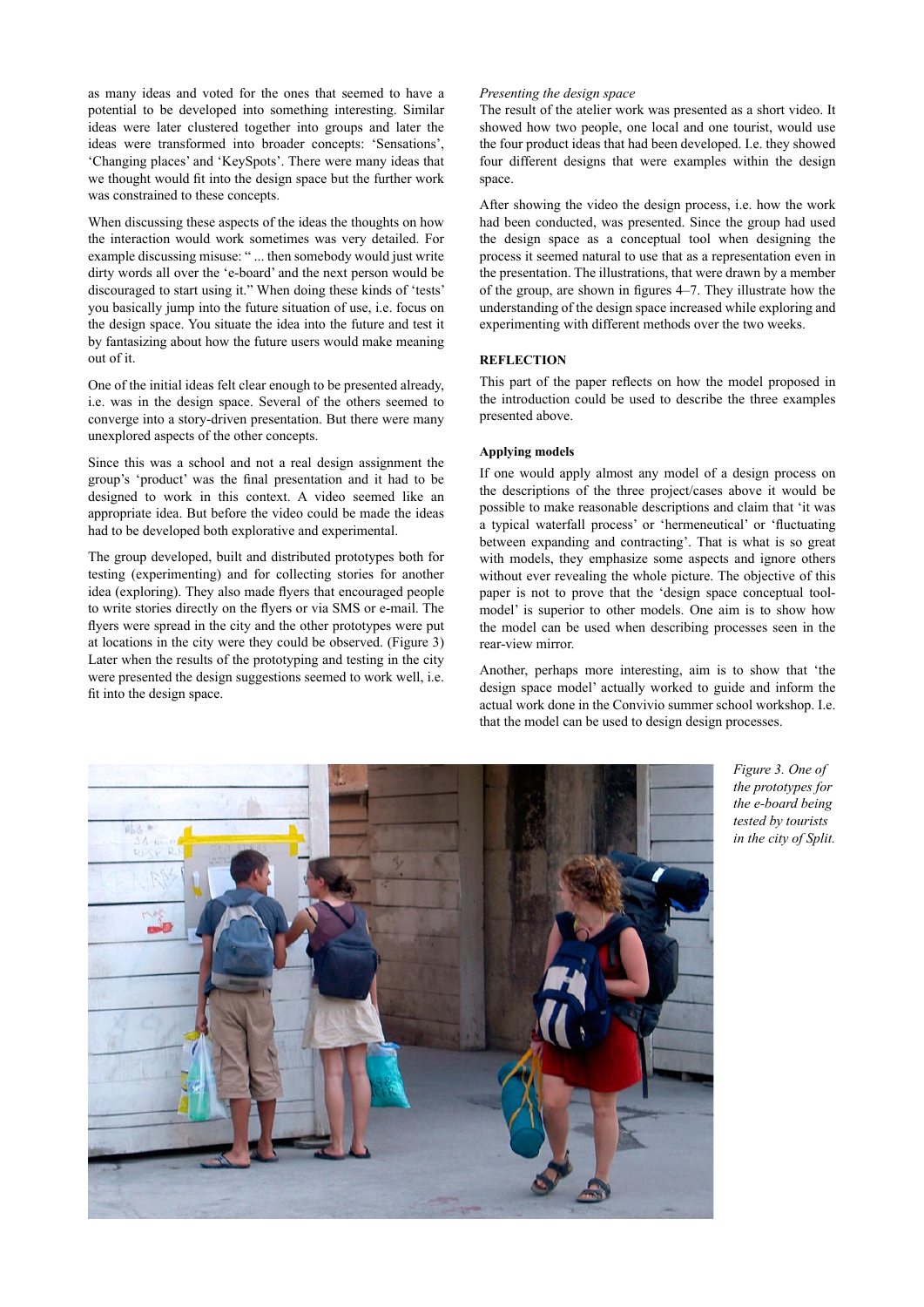# *Across disciplines*

Above the design space model's relevance for industrial and interaction design are shown. Thanks to its simplicity the model would most likely work with any design process in any design field. It supports constructing a shared view of what the aim is, i.e. defining one or more instances within the design space. The model also helps understand the ways available to get there, through exploration and experimentation. Of course this does not imply any path at all but instead provides a conceptual tool enabling everyone to understand how to be involved in the process. The non discipline-specific or modelspecific terminology has advantages since everyone can contribute without misunderstanding. In other models many concepts are defined differently, like 'iteration', which causes misunderstandings.

#### *Advantages in education*

Two problems that students may have are that they do not explore enough before 'finishing' an idea or that they get stuck in the 'research phase' and have difficulties starting the idea generation. Nigel Cross writes:

"Novice behaviour is usually associated with a 'depth-first' approach to problem solving, i.e. sequentially identifying and exploring sub-solutions in depth, whereas the strategies of experts are usually regarded as being predominantly top-down and breadth-first approaches."

# *Figure 4-7. Illustrations representing the design process showing how the group gradually constructed knowledge about the design space. Made by Durdica Katic.*

*4 (top left) Illustrates the first investigations in the city of Split. 5 (bottom left) The first four concepts.* 

"some students became stuck on information gathering, rather than progressing to solution generation" [4]

This model worked well in the Convivio summer school. It seemed to promote thinking of *why* over *how* since it focused on where the students were going instead of keeping track of where they were in the process. Thanks to the model it was clear to the students that the whole point in designing is to generate ideas within the design space. And it was very clear that it would be possible to generate many very different solutions.

#### **Methods vs. the whole picture**

"The early stages of product development are routinely described as the "fuzzy front end" of development." [10]

The model described in this paper puts information gathering and other activities into context, not as separate stages that have to be passed through before ideas can be developed, but as one of the available ways of exploring and learning about the design space.

One good way to start a design process is by letting people with different backgrounds use several different methods on the same 'question' or aspect, so called 'triangulation' [9, 13]. The design space model encourages early exploration of ideas but clearly shows that there are many possible solutions. Triangulation is also well supported since it seems obvious that other aspects are

## *6 (top right) While prototyping in the city the concepts were developed.*

*7 (bottom right) The last figure illustrates the 'walkthrough' through four of the design ideas that was shown in the video. They are examples of designs that are inside the design space.*